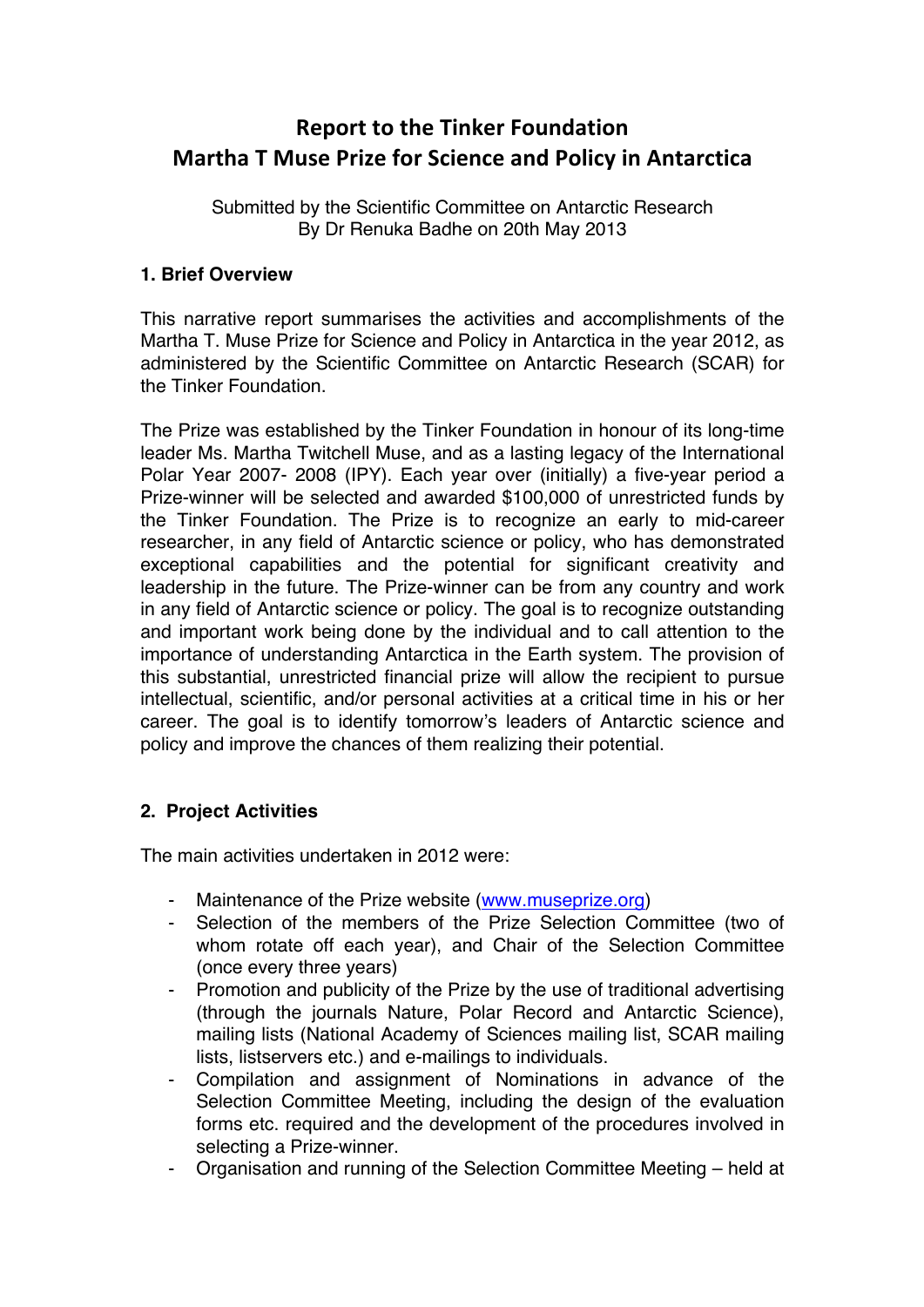the Redpath museum, Montreal via IPY Montreal)

- Organisation and running of the Prize and associated Ceremonies for 2012 – held at the SCAR Open Science Conference, Portland, USA

### **3. Project Accomplishments of the Prize (2009-12)**

The major accomplishments of the first four years of the Prize were the establishment and continuation of the Prize and the infrastructure required (e.g. website, Selection Committee) that culminated in the selection of the Prize Winners: Professor Steven Chown from Stellenbosch University in South Africa, Associate Professor Helen Fricker, Scripps Institute of Oceanography, USA; Dr Jose Xavier, Institute of Marine Research, Coimbra, Portugal, and Dr Steve Rintoul, CSIRO Fellow, CSIRO Marine and Atmospheric Research, Australia.

### **4. Internal/External Factors Influencing Project and Problems Encountered**

SCAR has been coordinating Antarctic research and providing advice to policy makers since 1958. This provided a strong base of contacts and experience within the SCAR Secretariat that was essential in setting up the Prize. However, as recognized in an earlier report, SCAR had less experience in social sciences. Since 2010, the SCAR Social Sciences Action Group has been active, and one of its members (Daniela Liggett) is a member of the Martha Muse Selection Committee for 2010-12.

External partners (e.g. the Antarctic Treaty Secretariat, the Scott Polar Research Institute, the IPY, various National Antarctic and/or Polar Programs) were also engaged to reach out to the full extent of the Antarctic community for advertisement and dissemination of information regarding the Prize.

In the 2012 cycle, one Committee member resigned a few days before the Selection Committee meeting due to personal health issues, however the Committee agreed that for the 2012 round, they would divide the extra nominees from the  $6<sup>th</sup>$  member, and continue with 5 members as an extraordinary case for 2012 only.

Other adjustments to the website were also made to improve efficiency based on feedback received from the Committee members, SCAR Executive Committee, and others.

### **5. Unanticipated Results**

There were no unanticipated results in 2012.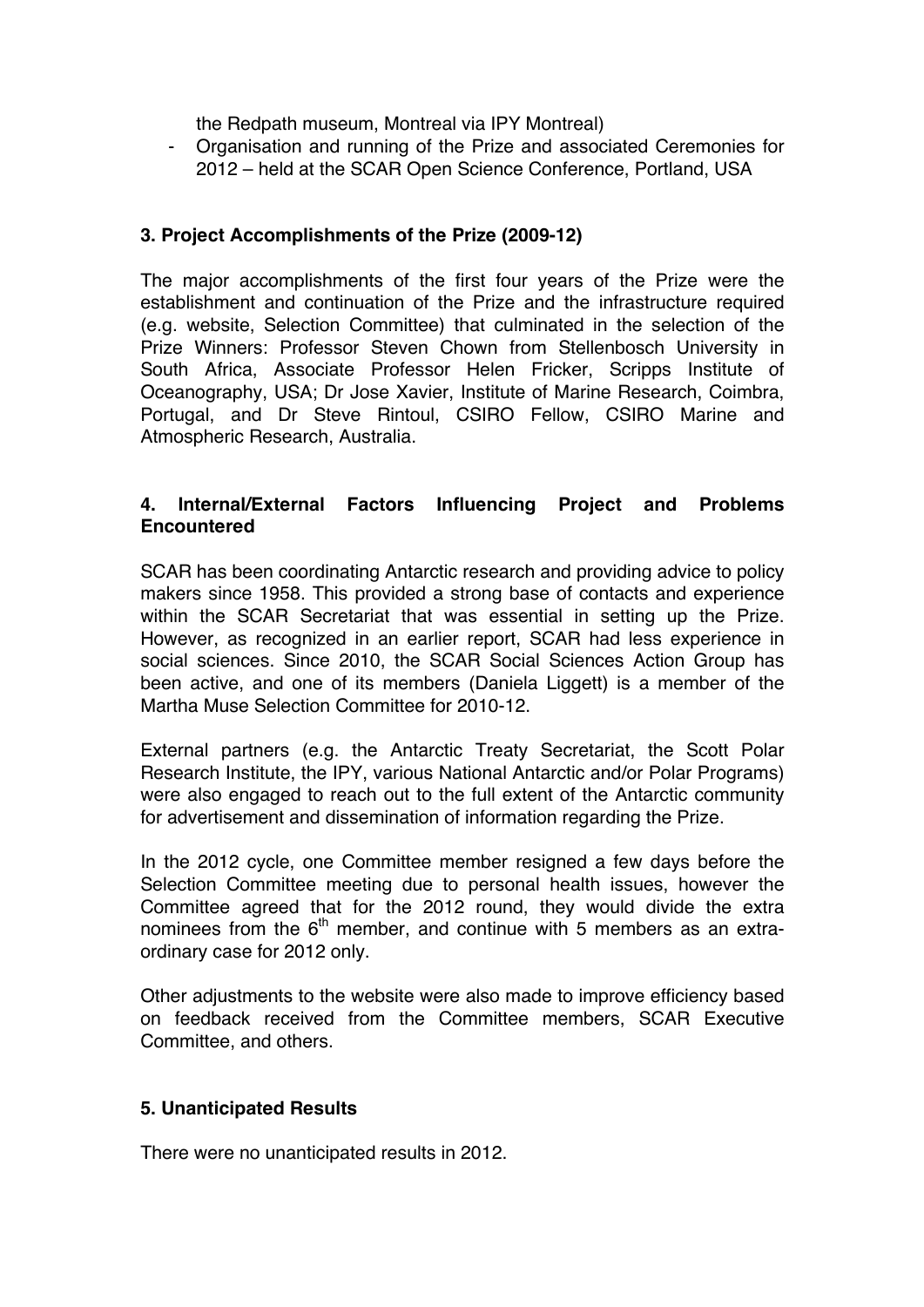## **6. Target Audience**

The target audience are the many researchers, policy makers and educators involved in Antarctic science and the conservation of Antarctica. By helping the careers of key individuals it is hoped that the Prize will also have an influence by increasing awareness of Antarctic matters to the general public and others.

## **7. Short-term Impact of the Project (2009 – 12)**

Since 2009, the Prize has gained esteem both within the Antarctic community and the general scientific community. This is underlined by the Prize ceremonies, which have been held at extremely prestigious conferences aimed at both the Antarctic and the non-Antarctic community. The 2010 Ceremony was held at the American Geophysical Union conference in San Francisco, attended by more than 18,400 people from around the world. Similarly, the 2011 Ceremony was held at the World Conference on Marine Biodiversity (WCMB), and the Martha Muse Prize Ceremony was held with the Opening Ceremony of the WCMB, sharing the platform with Jean-Michel Cousteau, amongst others. The 2012 Ceremony was held at the SCAR Open Science Conference, which is the biggest Antarctic Science and Policy Conference and attracted participants from more than 40 countries.

The Prize has certainly had a positive effect on all the Prize Winners' careers. In particular since two of the winners, Professor Chown and Dr Xavier are from South Africa and Portugal respectively, rather than one of the traditional "big players" in Antarctic research this has been seen in a very positive light by both scientists and the media. In 2012, Prof Chown accepted the position of Head, School of Biological Sciences, Monash University, Australia.

## **8. Longer-term Effects of the Project**

The Martha T Muse Prize is intended to be a lasting legacy of the IPY. The goal of the Prize is to provide recognition of the important work being done by key individuals and to call attention to the significance of understanding Antarctica in a time of change.

In 2012, planning began for the first SCAR Horizon Scanning event. All Muse Prize winners were invited to be a part of the planning committee. They are also expected to play a major role in the actual Horizon Scan itself, with each winner leading a session during the Horizon Scan retreat (workshop).

## **9. Project Publications (and other products)**

A short handout with details of the Prize, several pull-up type posters, etc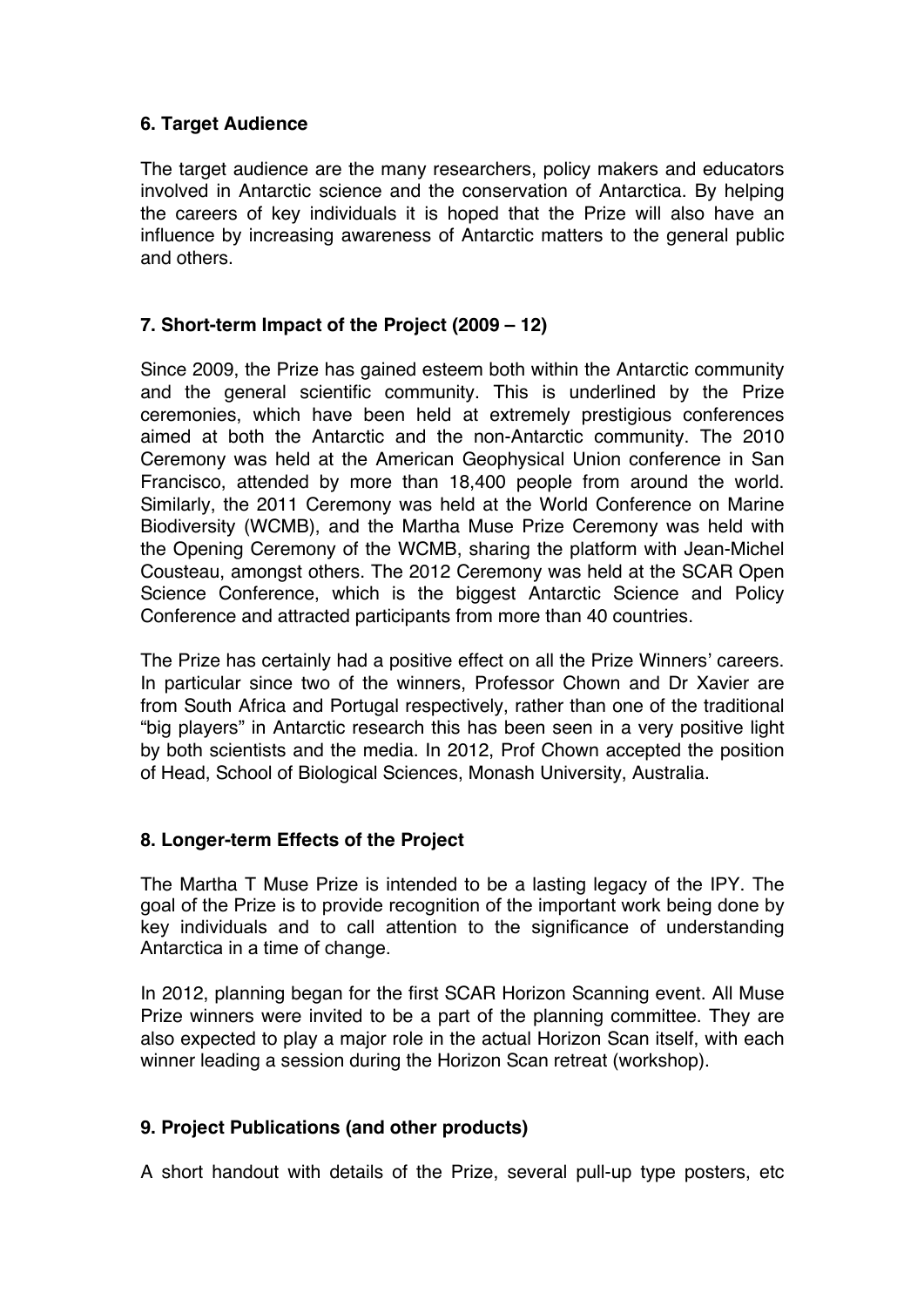have been prepared to be used at various relevant Conferences and meetings. For the 2012 SCAR Open Science Conference, volunteer T-shirts were partially sponsored, which included the name of the Prize and the website being widely displayed within the conference. Other merchandise is currently under review to further increase advertising. A logo is being designed at the Tinker Foundation, which will further enhance the memory and legacy of the Prize.

A poster was presented at IPY 2012 and was also displayed at the SCAR meetings in Portland, which included a section highlighting the first three winners. A pdf of the poster is attached with this report. A paper was presented at the SCAR Delegates meeting, and a pdf of the paper is provided with this report.

As a part of the next project proposal for the Muse Prize (2013 onwards) submitted to the Tinker Foundation, an internal review of the Prize activities was carried out in SCAR. This internal review invited present and past members of the Selection Committee, SCAR Chief officers of all standing groups, research programs. A visual summary of this review is available here: https://docs.google.com/forms/d/1hxyxY2wCZRga1yU8NZaYHxyAbf32NgKp2 GYow8lPteA/viewanalytics

An analysis of these results was presented in the project proposal (for 2013-) submitted to the Foundation in Feb 2013, and the full responses are given in the Excel spreadsheet attached with this report.

Action on matters raised in the internal review is already planned for or taking place in the 2013 cycle.

### **10. Project's Value as a Model or Demonstration of New Techniques**

Even at this early stage some of the lessons learnt from this project have been utilized by SCAR, for example some of the procedures for rating the Martha T. Muse Prize Nominations are being used in the SCAR Medals and Awards schemes.

### **11. Project Personnel**

#### *Administrative Organisation*

Since 2010, Dr Renuka Badhe and Mrs Rosemary Nash have been responsible for administering the Prize.

The activities have included:

- Design and maintenance of the prize website (www.museprize.org), social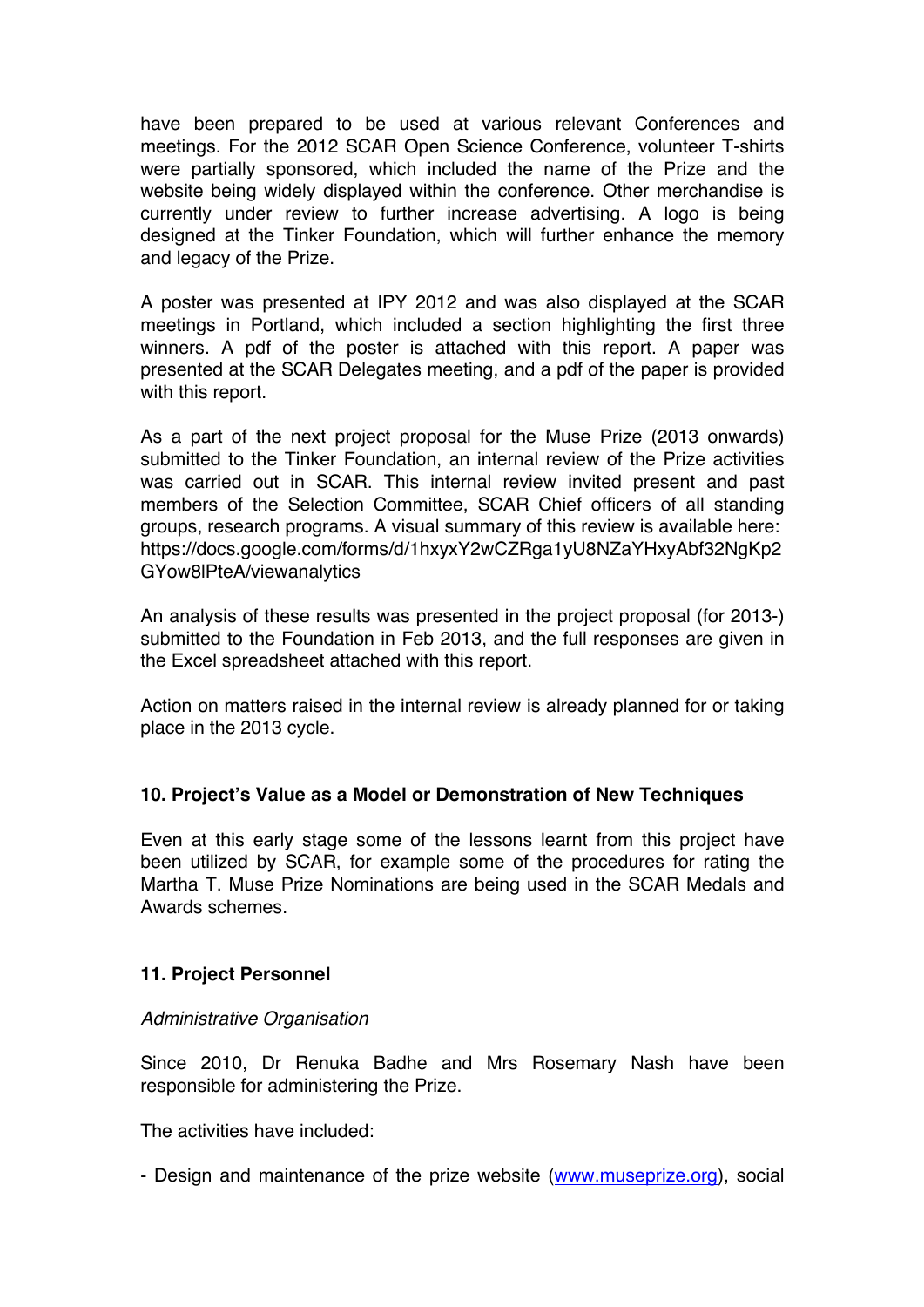networking sites like Facebook, LinkedIn, Twitter, Google+, etc.

- Promotion and publicity of the prize, including advertising in journals, mailings, announcements, etc.

- Creation and maintenance of the six-member Selection committee, development of evaluation forms, checklists, guidelines etc.

- Administrative support associated with the Selection Committee meetings, conference calls, associated meeting reports, financial management of the project, etc.

On occasion, advice was also provided by the SCAR President, Dr Mahlon "Chuck" Kennicutt, and Dr Mike Sparrow, Executive Director, SCAR.

#### *Selection Committee*

The Selection Committee for the Prize consists of six members of the Antarctic community representing as highly respected and diverse backgrounds (geopolitically, by discipline and by gender) as possible. For the year 2012, committee consisted of:

Dr Ian Allison, Australia. Background in glaciology, climate policy, Antarctic Treaty (Member 2009, **Chair** 2012, 2013, 2014)

Dr Daniela Liggett, Germany, New Zealand. Background in environmental management, Antarctic tourism, co-chair of the SCAR Social Science Action Group (2010, 2011, 2012)

Dr Alexander Klepikov, Russia. Background in physical oceanography of the Southern Ocean, polar ocean modelling, and polar climate dynamics (2010, 2011, 2012)

Prof John Turner, United Kingdom. Background includes the synoptic and mesoscale weather systems of the polar regions, Antarctic precipitation, sea ice variability and the impact of the Antarctic 'ozone hole' (2011, 2012, 2013)

Dr Roberta Marinelli, USA. Background includes biological oceanography, ocean acidification, education and outreach. She is currently the Director of the Wrigley Institute for Environmental Studies. (2012, 2013, 2014)

Renate Rennie, Chair, Tinker Foundation has also taken an active role in the proceedings, including attending the Selection Committee Meetings, and the Prize Ceremonies as her schedule permits. For 2012, Ms Rennie participated in both the Selection Committee (day 1 only) and the Prize Ceremony at the SCAR Open Science Conference, Portland USA.